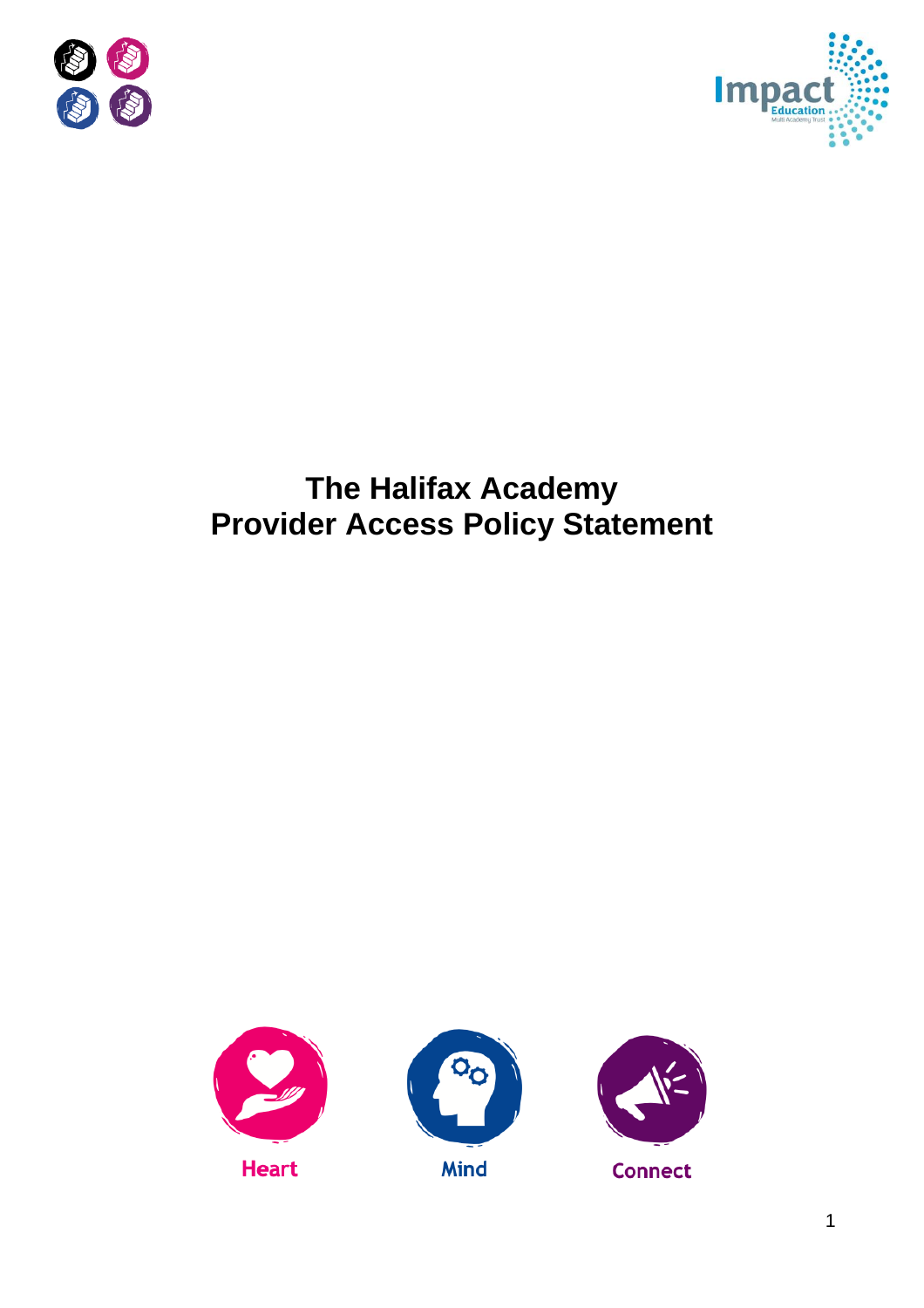| <b>Reviewed By</b>  | <b>Approved By</b> | Date of<br>Approval | <b>Version</b><br>Approved | <b>Next Review</b><br>Date |
|---------------------|--------------------|---------------------|----------------------------|----------------------------|
| <b>Careers Lead</b> | Governing<br>Body  | <b>June 2021</b>    | 1.1                        | <b>June 2022</b>           |
|                     |                    |                     |                            |                            |
|                     |                    |                     |                            |                            |
|                     |                    |                     |                            |                            |
|                     |                    |                     |                            |                            |

| <b>Document Properties</b> |                               |  |
|----------------------------|-------------------------------|--|
| Document Owner             | Mr M Perry                    |  |
| Organisation               | <b>Impact Education MAT</b>   |  |
| Title                      | <b>Provider Access Policy</b> |  |
| <b>Abstract</b>            |                               |  |
|                            |                               |  |

| <b>Version History</b> |                |  |                    |
|------------------------|----------------|--|--------------------|
| Date                   | Version Status |  | Summary of Changes |
| <b>June 2021</b>       | - 1            |  | New policy         |
|                        |                |  |                    |
|                        |                |  |                    |
|                        |                |  |                    |

| For the purpose of this policy the following representatives need to sign<br>off this document: |              |  |
|-------------------------------------------------------------------------------------------------|--------------|--|
| Role/Department & Responsibilities                                                              | <b>Name</b>  |  |
| Local Governing Body                                                                            | Diane Cothey |  |
|                                                                                                 |              |  |
|                                                                                                 |              |  |
|                                                                                                 |              |  |

| Website: |     |
|----------|-----|
| Yes/No   | Yes |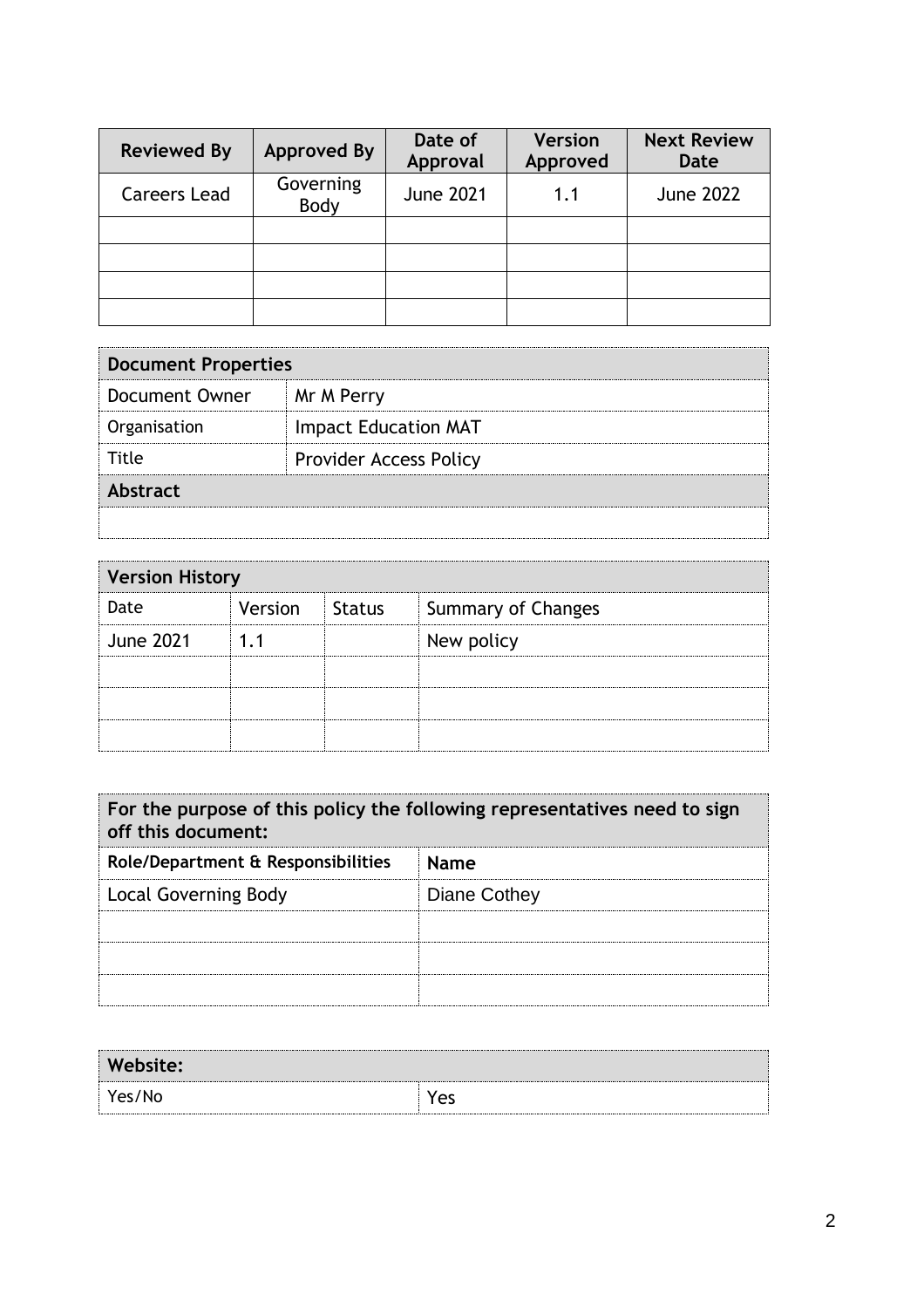# **Contents**

#### Page

## **1. Aims**

This policy statement sets out our academy's arrangements for managing the access of providers to students at the academy for the purpose of giving them information about the provider's education or training offer. This complies with the academy's legal obligations under Section 42B of the Education Act 1997.

It sets out:

- Procedures in relation to requests for access
- The grounds for granting and refusing requests for access.
- Details of premises or facilities to be provided to a person who is given access.

# **2. Student entitlement**

All students in years 8-11 are entitled to:

- Find out about technical education qualifications and apprenticeships opportunities, as part of a careers programme which provides information on the full range of education and training options available at each transition point.
- Hear from a range of local providers about the opportunities they offer, including technical education and apprenticeships – through options events, assemblies and group discussions and taster events.
- Understand how to make applications for the full range of academic and technical courses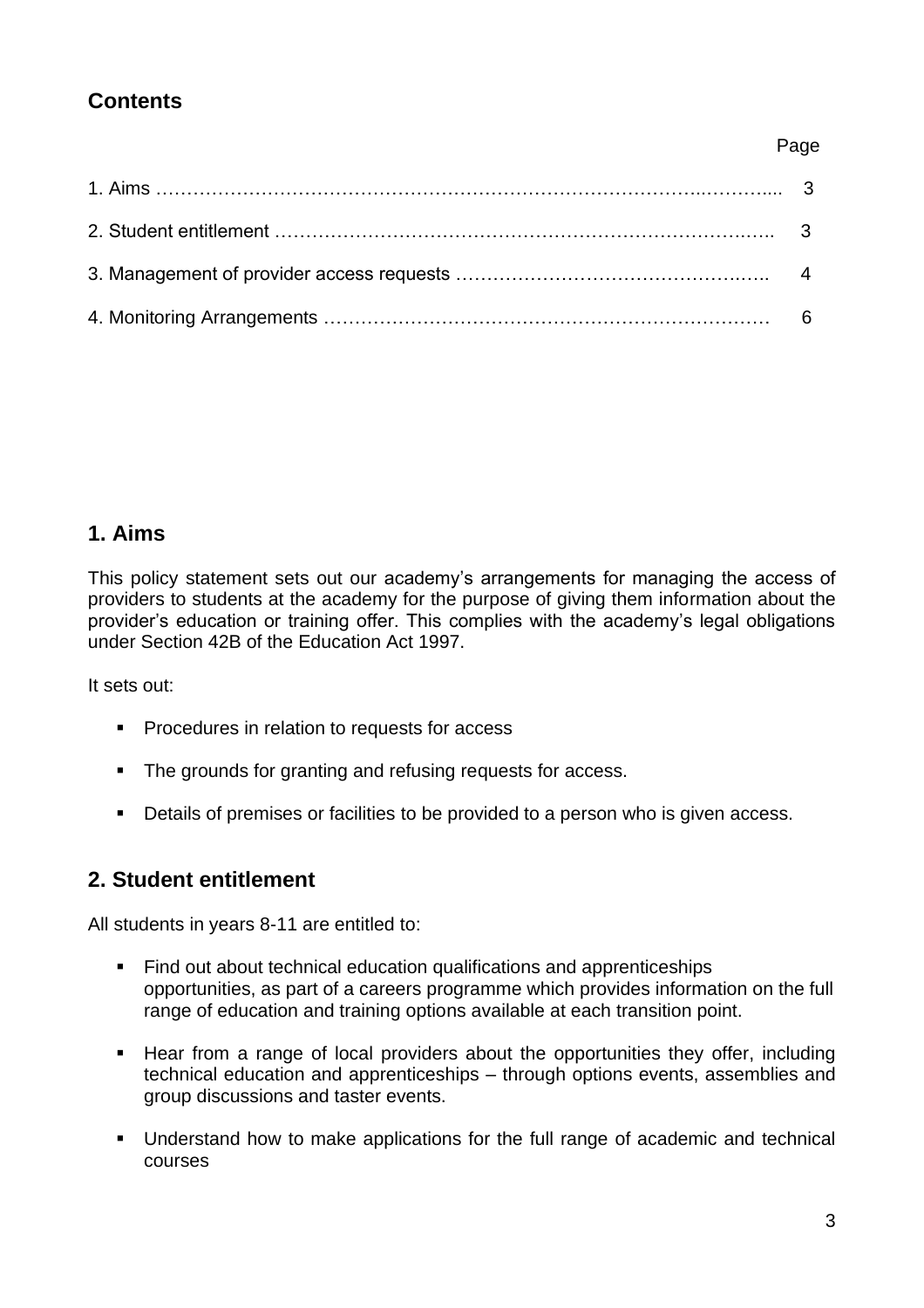## **3. Management of provider access requests**

#### **3.1 Procedure**

A provider wishing to request access should contact our Careers Team to identify the most suitable opportunity for you.

Mrs M Kozic-Shaw – Phase 4 Leader / Teacher of MFL / Careers Leader

Ms S K Jabbal – Curriculum Support Coordinator

T: 01422 301080

#### **3.2 Opportunities for access**

A number of events, integrated into the academy Careers Programme, will offer providers an opportunity to come into the academy to speak to students and/or their parents/carers. The academy calendar varies from year to year, so providers need to contact the appropriate staff member named above to identify the most suitable opportunity.

Please see below for an outline of the planned events throughout the year.

|                   | <b>Autumn Term</b>                                              | <b>Spring Term</b>                           | <b>Summer Term</b>                          |
|-------------------|-----------------------------------------------------------------|----------------------------------------------|---------------------------------------------|
| Year <sub>7</sub> | Sign onto Unifrog                                               | <b>Science Club</b>                          | <b>DHL Careers Talk</b>                     |
|                   | Big Ideals - Solutions for<br>the Planet<br><b>Science Club</b> | <b>STEM / National Careers</b><br>Week       | <b>Makefest</b><br><b>Science Club</b>      |
| Year <sub>8</sub> | Sign onto Unifrog                                               | <b>DWP</b> - Transferable Skills             | <b>DHL Careers Talk</b>                     |
|                   | DHL - Employability<br><b>Skills</b>                            | Session<br><b>Steam Ambassadors</b>          | Kingswood                                   |
|                   | Drama Club                                                      | <b>STEM / National Careers</b><br>Week       | <b>Makefest</b><br><b>Steam Ambassadors</b> |
|                   | Drone Workshop                                                  |                                              | University visit                            |
|                   | <b>KS4 Guided Options</b><br>Sessions                           |                                              |                                             |
|                   | <b>Steam Ambassadors</b>                                        |                                              |                                             |
| Year 9<br>Core    | Sign onto Unifrog                                               | Apprenticeship Fair                          | Design London Visit                         |
|                   | Harlow Carr -<br>Photography                                    | Design Workshops                             |                                             |
|                   | Make It in Manufacturing                                        | <b>DHL Logistics Challenge</b>               |                                             |
|                   | Challenge                                                       | <b>KS4 Guided Options</b><br><b>Sessions</b> |                                             |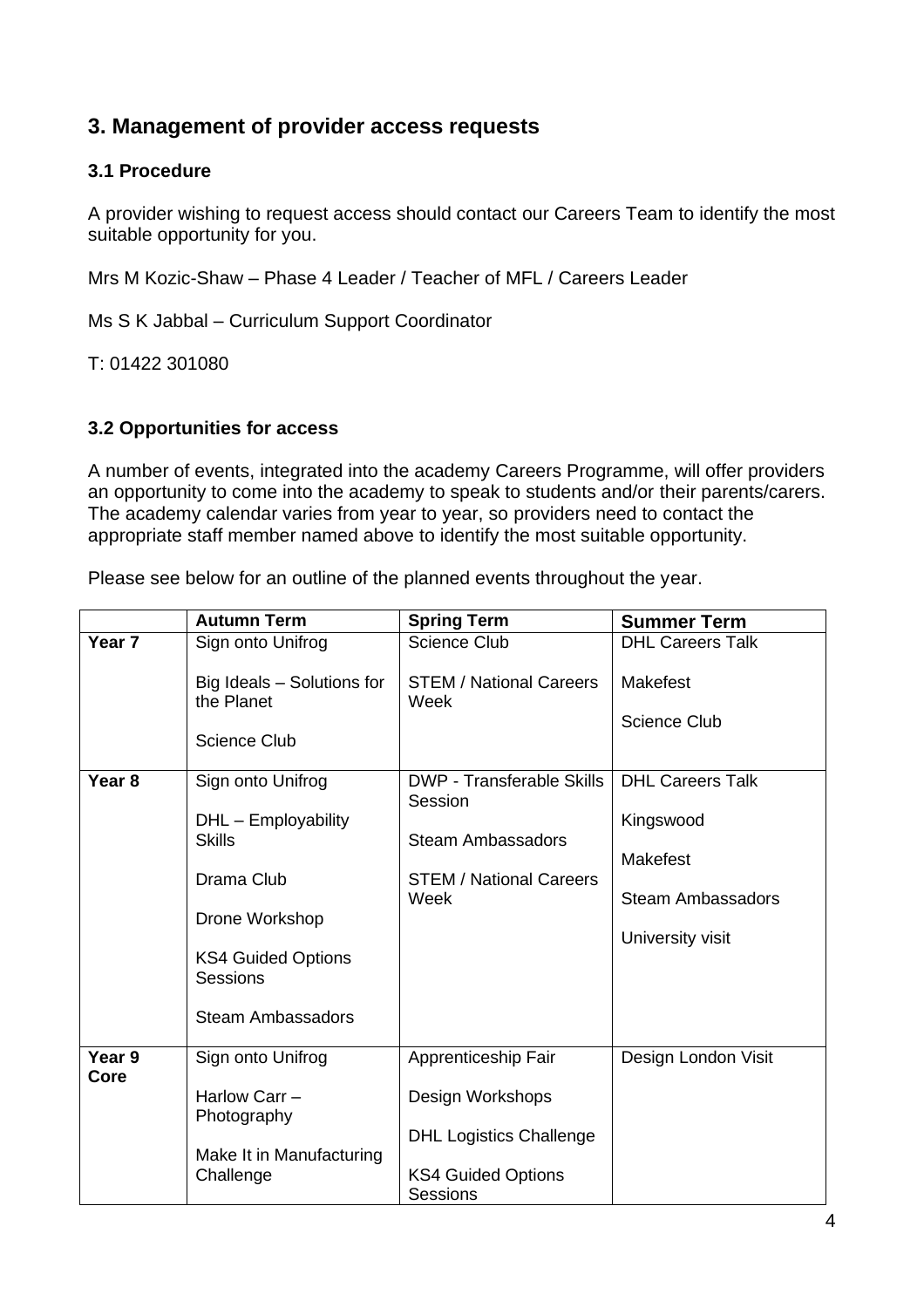|                 | <b>STEM - Brilliant Club</b>                                                                                                                                                                                                                                                                                        |                                                                                                                                                                                                                       |                                                                                                                                                                                                                                                      |
|-----------------|---------------------------------------------------------------------------------------------------------------------------------------------------------------------------------------------------------------------------------------------------------------------------------------------------------------------|-----------------------------------------------------------------------------------------------------------------------------------------------------------------------------------------------------------------------|------------------------------------------------------------------------------------------------------------------------------------------------------------------------------------------------------------------------------------------------------|
|                 | The Giving Project                                                                                                                                                                                                                                                                                                  | <b>MFL Ambassadors Talks</b>                                                                                                                                                                                          |                                                                                                                                                                                                                                                      |
|                 | <b>Wilmott Dixon Site Visit</b>                                                                                                                                                                                                                                                                                     | <b>STEM / National Careers</b><br>Week                                                                                                                                                                                |                                                                                                                                                                                                                                                      |
| Year 10<br>Core | Sign onto Unifrog<br>Careers in the NHS<br>Post 16 Options Event &<br><b>Careers Fair</b><br><b>Restart A Heart Day</b>                                                                                                                                                                                             | Apprenticeship Fair<br>Calderdale<br><b>Apprenticeship Event</b><br>Speaker in Assembly<br><b>Spotlight Activity</b><br><b>STEM / National Careers</b><br>Week<br>Women In Engineering<br><b>YE Company Programme</b> | One to One Careers<br>Meeting<br><b>HNC Taster Session</b><br>Interview Skills Days -<br>Mock interview and<br><b>Exploring Careers with</b><br>employers<br>Kirklees College Taster<br>Days<br><b>NHS Taster Session</b><br><b>University Visit</b> |
| Year 11<br>Core | Sign onto Unifrog<br>Lunchtime Drop in<br>Sessions<br>One to One Careers<br>Meeting<br>DHL - Employability and<br><b>Networking Session</b><br><b>Get Organised Careers</b><br>Event - Virtual<br>Post 16 Open Evenings<br>Post 16 Options Event &<br><b>Careers Fair</b><br>Post 16 - support with<br>applications | Lunchtime Drop in<br><b>Sessions</b><br>Apprenticeship Fair<br>Calderdale<br><b>Apprenticeship Event</b><br><b>NCS Skills Booster</b><br>sessions<br><b>STEM / National Careers</b><br>Week                           | Lunchtime Drop in<br>Sessions<br>Apprenticeships support<br>with applications                                                                                                                                                                        |

## **3.3 Safeguarding**

The academy's policy on safeguarding /child protection outlines the academy's procedure for checking the identity and suitability of visitors. Education and training providers will be expected to adhere to this policy.